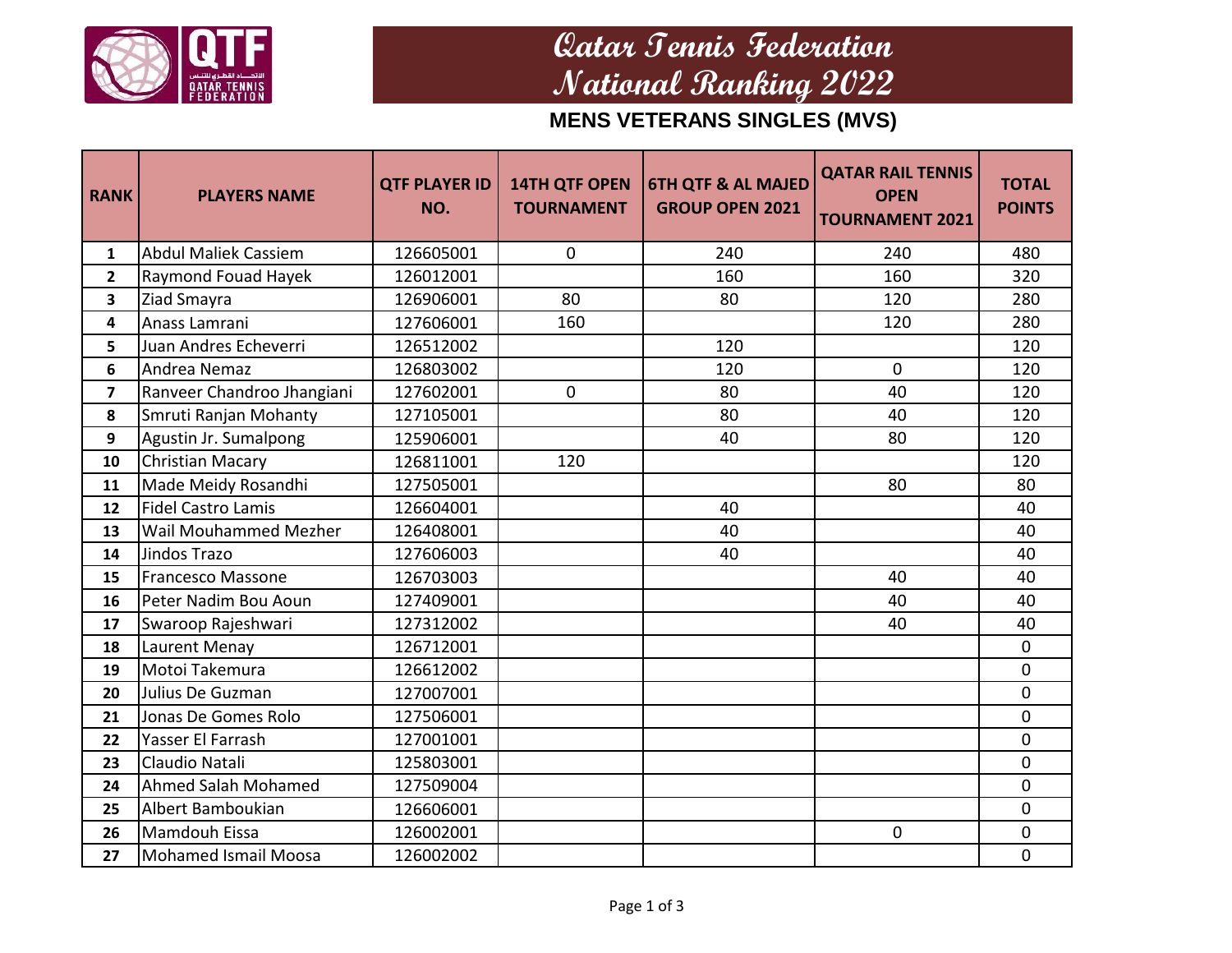

# **Qatar Tennis Federation National Ranking 2022**

#### **MENS VETERANS SINGLES (MVS)**

| <b>RANK</b> | <b>PLAYERS NAME</b>              | <b>QTF PLAYER ID</b><br>NO. | <b>14TH QTF OPEN</b><br><b>TOURNAMENT</b> | <b>6TH QTF &amp; AL MAJED</b><br><b>GROUP OPEN 2021</b> | <b>QATAR RAIL TENNIS</b><br><b>OPEN</b><br><b>TOURNAMENT 2021</b> | <b>TOTAL</b><br><b>POINTS</b> |
|-------------|----------------------------------|-----------------------------|-------------------------------------------|---------------------------------------------------------|-------------------------------------------------------------------|-------------------------------|
| 28          | Khaled Abdelrahman Radi          | 126710001                   |                                           |                                                         |                                                                   | 0                             |
| 29          | <b>Athanasios Kaldis</b>         | 127312001                   |                                           |                                                         |                                                                   | 0                             |
| 30          | Keykavoos Pourkarimi             | 126305001                   |                                           |                                                         |                                                                   | 0                             |
| 31          | Sakkaralingam Kallapiran         | 126801002                   |                                           |                                                         |                                                                   | $\mathbf 0$                   |
| 32          | Paresh Vasant Umrani             | 126912001                   |                                           |                                                         |                                                                   | $\overline{0}$                |
| 33          | Amer Smajilagic                  | 126309002                   |                                           |                                                         |                                                                   | 0                             |
| 34          | Ahmed Tawfik Ahmed Nasiem        | 125703001                   |                                           |                                                         |                                                                   | 0                             |
| 35          | Simon Kusmartono                 | 127309001                   |                                           |                                                         |                                                                   | 0                             |
| 36          | Muhammad Lim Abdullah            | 127003001                   |                                           |                                                         |                                                                   | $\mathbf 0$                   |
| 37          | Amin Abdelghany                  | 125711001                   |                                           |                                                         |                                                                   | 0                             |
| 38          | <b>Gustavo Antonio Pacheco</b>   | 126907001                   |                                           |                                                         |                                                                   | 0                             |
| 39          | Remi Cloutier                    | 126511001                   |                                           |                                                         |                                                                   | $\pmb{0}$                     |
| 40          | Georgios Karatzas                | 127208002                   |                                           |                                                         |                                                                   | $\mathbf 0$                   |
| 41          | <b>Mark Edward Balkovich</b>     | 127110001                   |                                           |                                                         |                                                                   | $\mathbf 0$                   |
| 42          | Roberto Olivenza                 | 127201001                   |                                           |                                                         |                                                                   | 0                             |
| 43          | Samir Brahem                     | 126208001                   |                                           |                                                         |                                                                   | $\overline{0}$                |
| 44          | Michael Christopher Moylan       | 126512001                   |                                           |                                                         |                                                                   | 0                             |
| 45          | Justin Simon Goodwin             | 127211001                   |                                           |                                                         |                                                                   | 0                             |
| 46          | <b>Gabriel Cristinel Bontera</b> | 127211002                   |                                           |                                                         |                                                                   | $\overline{0}$                |
| 47          | Magdy Abdelmoneim Issa           | 126908001                   |                                           |                                                         |                                                                   | 0                             |
| 48          | <b>Jose Luis Martin Guinart</b>  | 126703001                   |                                           |                                                         |                                                                   | 0                             |
| 49          | Jose Jr. Acasio                  | 126703004                   |                                           |                                                         |                                                                   | $\mathbf 0$                   |
| 50          | Mersel Damen Alzghaier           | 126302001                   |                                           |                                                         |                                                                   | $\mathbf 0$                   |
| 51          | <b>Brian Neil Stanforth</b>      | 126407001                   |                                           |                                                         |                                                                   | 0                             |
| 52          | Robert El Hayek                  | 126703002                   |                                           |                                                         |                                                                   | 0                             |
| 53          | Adnan Majeed Khan                | 127104001                   |                                           |                                                         |                                                                   | 0                             |
| 54          | Keith Morrison Milne             | 125301001                   |                                           |                                                         |                                                                   | $\mathbf 0$                   |